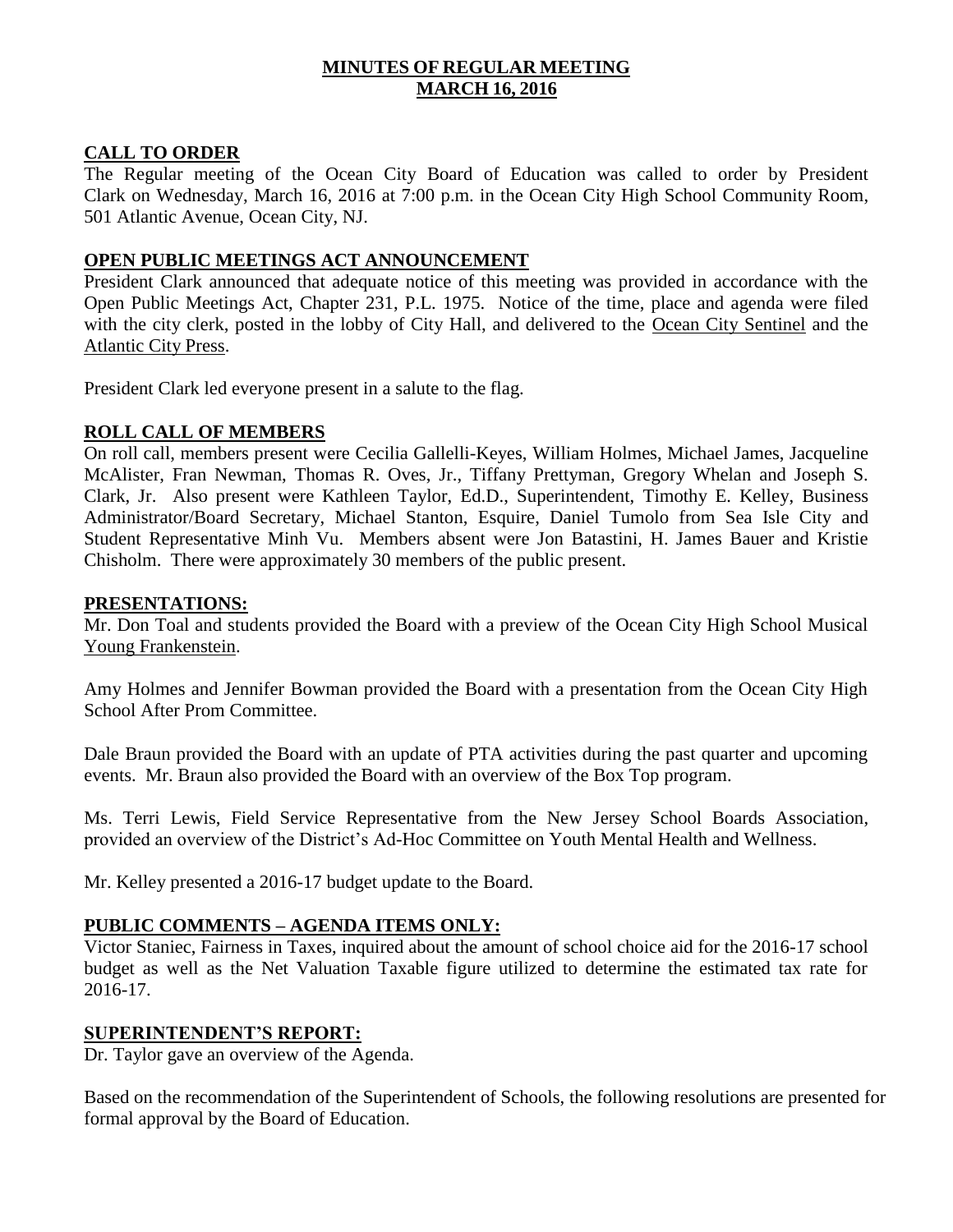*Motion by Mrs. McAlister, seconded by Mr. James and carried unanimously, the Board of Education approved the following Superintendent's recommendations by "roll call vote."* 

# **1. Buildings and Grounds**

#### A. Use of Facilities

The Board approves the following requests for the use of the High School:

| Requested By:<br>Use:<br>Dates/Times:                                          | City of Ocean City/Nor'easters<br><b>Soccer Games</b><br>May 14 and May 21, 2016 (Sat), 4:00PM-10:00PM<br>June 4, 11, 18 (Sat) and June 26, 2016 (Sun), 2:00 PM-10:00PM<br>July 1, 2016 (Fri), 4:00PM-10:00PM<br>July 2 and 3, 2016 (Sat and Sun), 2:00PM-10:00PM<br>July 8, 2016 (Fri), 4:00PM-10:00PM<br>July 9, 2016 (Sat), 2:00PM-10:00PM<br>July 10 and 15, 2016 (Sun and Fri), 4:00PM-10:00PM<br>July 17, 2016 (Sun), 2:00PM-10:00PM<br>July 19, 2016 (Tues), 4:00PM-10:00PM -Potential playoff match<br>July 23, 2016 (Sat), 1:00PM-10:00PM – Potential playoff match<br>July 24, 31 and August 6, 2016 (Sun and Sat), 4:00PM-10:00PM – Potential |  |
|--------------------------------------------------------------------------------|----------------------------------------------------------------------------------------------------------------------------------------------------------------------------------------------------------------------------------------------------------------------------------------------------------------------------------------------------------------------------------------------------------------------------------------------------------------------------------------------------------------------------------------------------------------------------------------------------------------------------------------------------------|--|
| Rooms:<br>Fee:                                                                 | playoff matches<br><b>Locker Rooms and Exterior Rest Rooms</b><br>\$5,512.50                                                                                                                                                                                                                                                                                                                                                                                                                                                                                                                                                                             |  |
| --------------------<br>Requested By:<br>Use:<br>Date/Times:<br>Rooms:<br>Fee: | -----------------------------------<br><b>Shiloh Baptist Church</b><br><b>Basketball Tournament</b><br>May 7, 2016 (Sat), 8:30AM-5:00PM<br>Gym and Auxiliary Gym<br>\$472.50                                                                                                                                                                                                                                                                                                                                                                                                                                                                             |  |
| Requested By:<br>Use:<br>Date/Times:<br>Rooms:<br>Fee:                         | City of Ocean City<br><b>POPS Concert</b><br>September 18, 2016 (Sun), 11:30AM-10:00PM, set up, rehearsal and<br>performance at 7:30PM<br>Classrooms F105 and F107, Auditorium<br>No charge                                                                                                                                                                                                                                                                                                                                                                                                                                                              |  |
| ------------<br>Requested By:<br>Use:<br>Date/Times:<br>Room:                  | City of Ocean City<br>POPS Concert for students<br>September 19, 2016 (Mon), 9:00AM-10:00AM set up with concert 10:00AM-<br>12:00PM<br>Auditorium                                                                                                                                                                                                                                                                                                                                                                                                                                                                                                        |  |
| Fee:                                                                           | No charge                                                                                                                                                                                                                                                                                                                                                                                                                                                                                                                                                                                                                                                |  |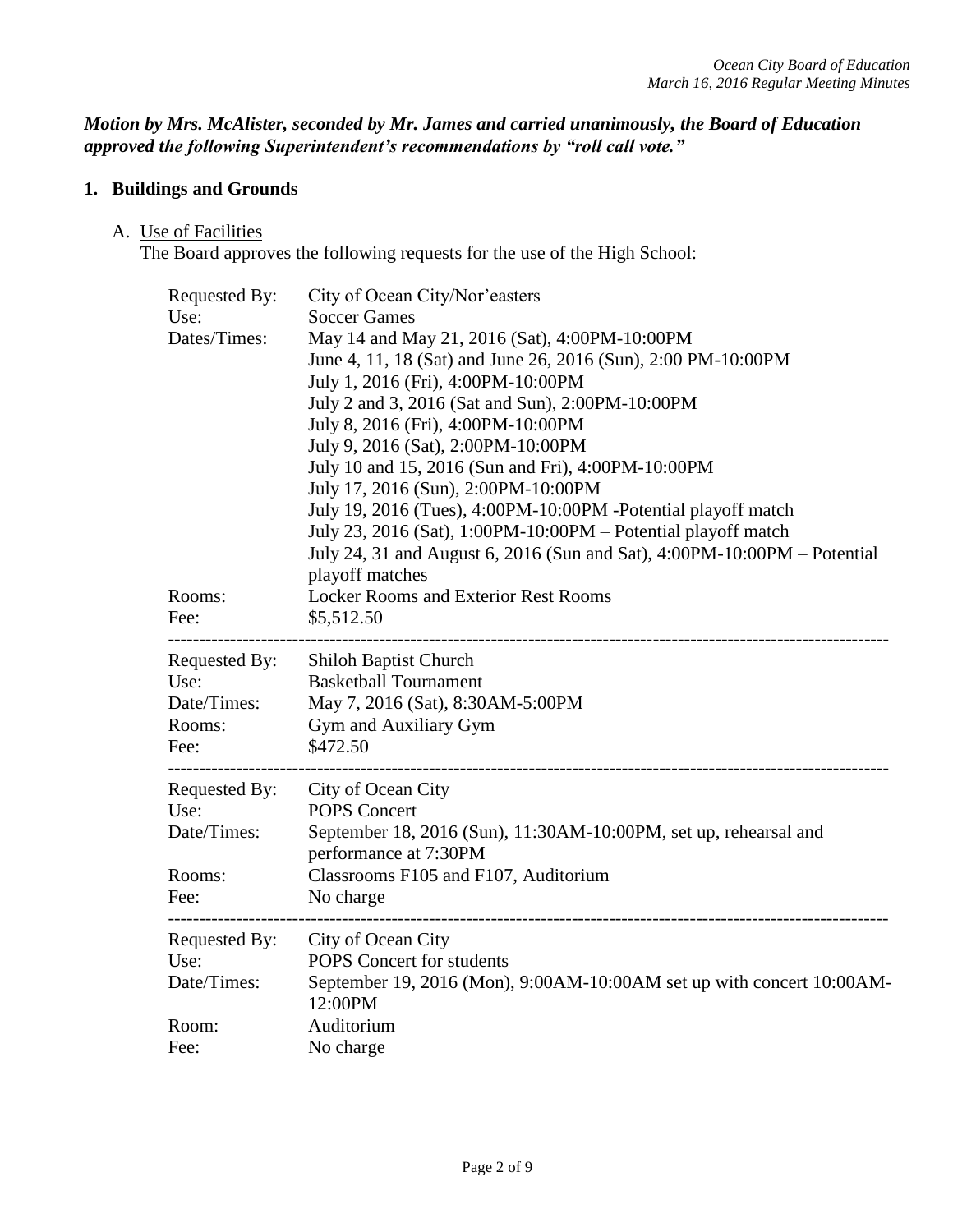| Informational Items                     |                   |
|-----------------------------------------|-------------------|
| Fire Drills                             |                   |
| Ocean City High School                  | February 8, 2016  |
| Ocean City Intermediate School February | 1, 2016           |
| Ocean City Primary School               | February 17, 2016 |
|                                         |                   |
| <b>Security Drills</b>                  |                   |
| Ocean City High School                  | February 17, 2016 |
| Ocean City Intermediate School          | February 16, 2016 |
| Ocean City Primary School               | February 18, 2016 |
|                                         |                   |

• Buildings and Grounds Committee Report – Mr. Oves, Chairperson Mr. Oves gave a report of the Committee meeting.

## **2. Curriculum and Student Affairs**

- A. 2016-17 School Calendar (Attachment #2.A) The Board approves the attached 2016-17 School Calendar.
- B. High School Field Trip Request The Board approves the attached High School Field Trip list.

# C. High School Textbook Adoptions

- The Board adopts the following new textbooks for the 2016-17 school year.
- o Realidades, Boyles, Met, Sayers, Wargin (Pearson), 2014 for Spanish 2
- o Basic Athletic Training, Wright, Barker, Bennett, Deere (Sagamore), 2013 for Sports Medicine
- o College Physics AP Physics Edition with Mastering Physics eText, Etkina, Gentile, Van Heuvelen (Pearson) 2013 for AP Physics
- D. Revised High School Spring Sports Schedule (Attachment #2.D) The Board approves the revised High School Spring Track Schedule.

Informational Items Out-of-School Suspension Reports for February 2016

 Curriculum and Student Affairs Committee Report – Mrs. McAlister, Chairperson Mrs. McAlister gave a report of the Committee meeting.

## **3. Finance**

- A. Bill List (Attachment #3.A) The Board approves payment of bills for March 2016 in the amount of \$1,640,279.35.
- B. Secretary and Monthly Cash Reconciliation Reports (Attachment #3.B) The Board approves the Board Secretary's Monthly Financial Report and the Monthly Cash Reconciliation Report for February 2016.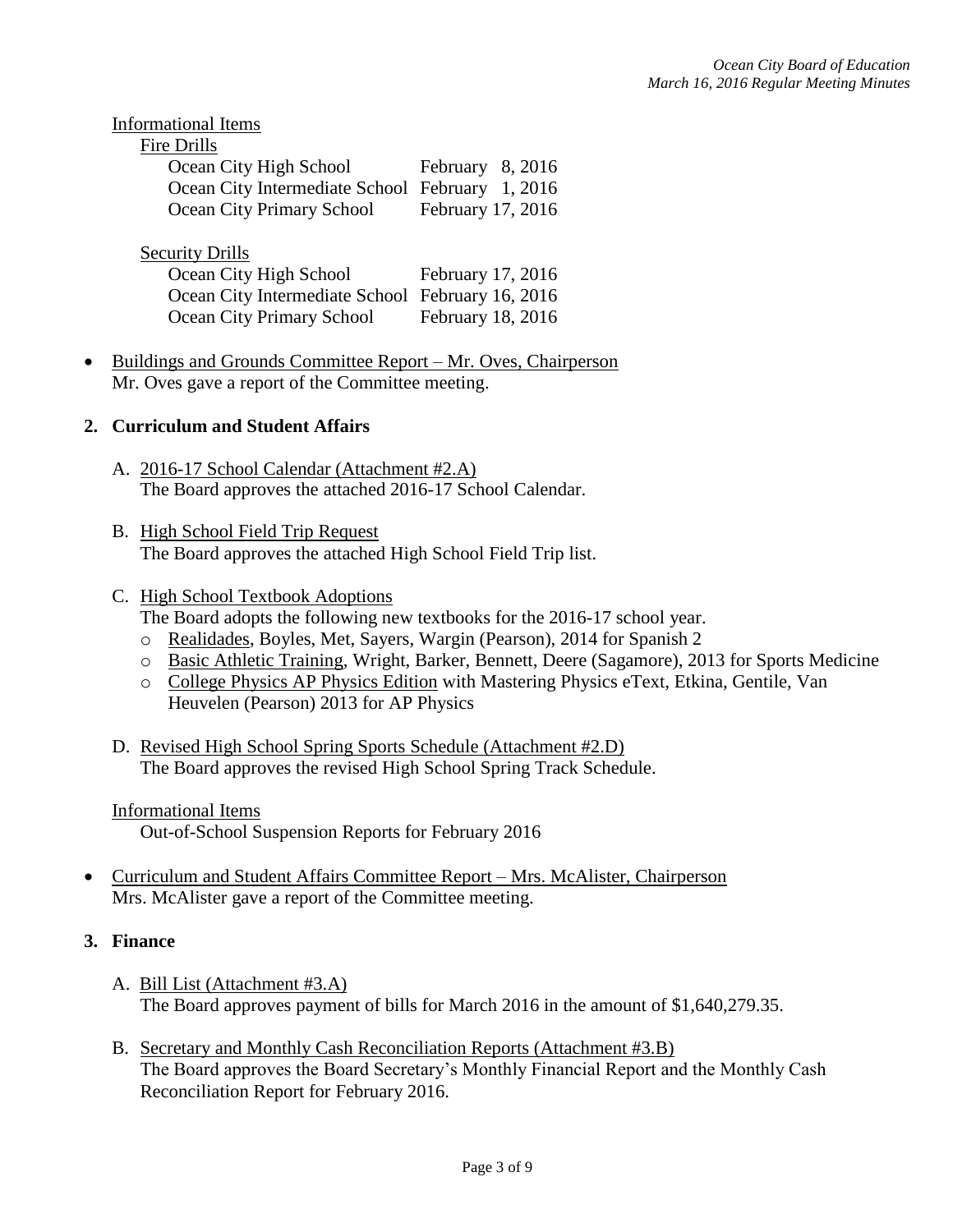- C. Line Item Transfers (Attachment #3.C) The Board approves the revenue and appropriation transfers for February 2016. The Board also acknowledges receipt of the State of NJ mandated transfer reconciliation form for February 2016.
- D. Travel & Expense Reimbursement (Attachment #3.D) The Board approves the March 2016 list of Board of Education Members and School District Staff travel and related expense reimbursements.
- E. Food Service Report (Attachment #3.E) The Board accepts the Food Service Monthly Finance Report for February 2016.
- F. Certified Per Pupil Costs and Certified Report of Enrollment and Attendance The Board accepts the 2014-15 Certified Per Pupil Costs and the 2014-15 Certified Report of Enrollment and Attendance.
- G. Tuition Adjustment 2014-15

The Board approves the escrow of the 2014-15 tuition adjustment from the Upper Township Board of Education in the amount of \$250,000 and the Longport Board of Education in the amount of \$201,650 to the 2017-18 school year.

H. Tuition Rates

The Board approves the following tuition rates for the 2016-17 school year:

Kindergarten - \$12,000 Grades 1-5 - \$14,100 Grades 6-8 - \$15,500 Grades 9-12 - \$15,489 Learning/Language Disabilities - \$16,000 Behavioral Disabilities - \$41,000 Multiple Disabilities - \$31,000 Preschool Disabilities (Part Time) - \$20,000

I. Tuition Contracts

The Board approves the following Ocean City High School 2016-17 Tuition Contracts with Corbin City, Longport, Sea Isle City, and Upper Township Boards of Education for full and shared-time regular and special education students:

Corbin City - \$395,600 Longport - \$278,802 Sea Isle City - \$1,484,501 Upper Township - \$11,185,333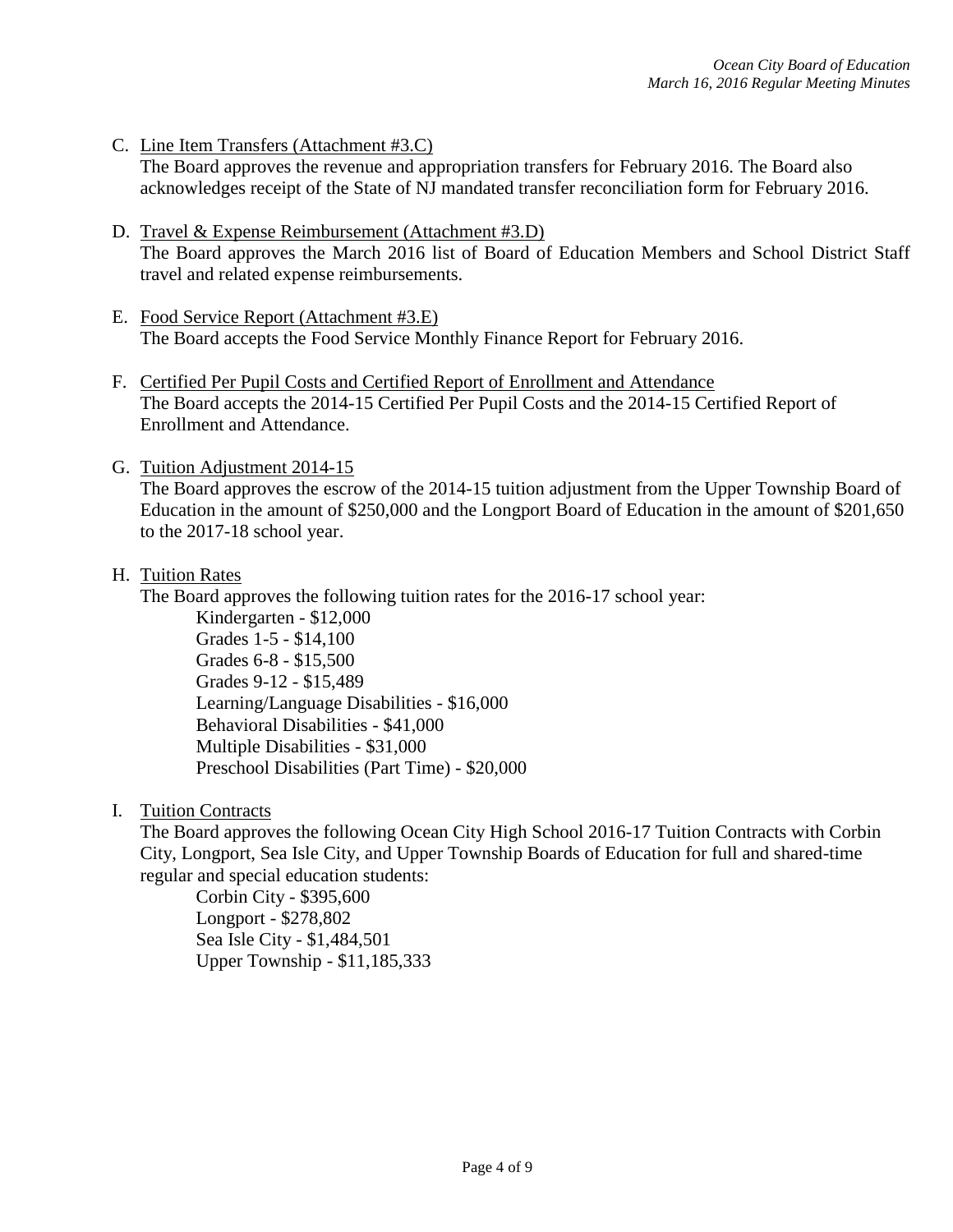J. Preliminary Budget

The Board approves the Preliminary Budget for the 2016-17 School Year.

BE IT RESOLVED: That the Ocean City Board of Education hereby adopts the preliminary budget for the school year 2016-17 as follows, subject to final approval or modification at the public hearing on April 27, 2016.

A. General Fund \$40,945,202

Amount to be raised by local taxes \$22,080,211

- B. Special Revenue Fund \$679,972
- C. Debt Fund \$2,738,351

Amount to be raised by local taxes \$2,708,516

and, BE IT FURTHER RESOLVED; that the Ocean City Board of Education approves the budget to be submitted to the County Superintendent of Schools for review and approval.

and, BE IT FURTHER RESOLVED; pursuant to N.J.A.C. 6A:23A-7.3, budgeted travel expenses do not exceed \$35,000.

and, BE IT FURTHER RESOLVED; that the public hearing for the 2016-17 school year budget will be held on Wednesday, April 27, 2016, in the High School Community Room at 7:00 p.m., and will be followed by a regular meeting.

and, BE IT FURTHER RESOLVED; that the School Business Administrator/Board Secretary is authorized to advertise said tentative budget in the Ocean City Sentinel in accordance with the format required by the State Department of Education and according to law.

- **4. Personnel** (All motions are upon Superintendent's recommendation:)
	- A. Substitutes (Attachment #4.A) The Board approves the attached criminal history approved/HIB trained substitutes for the 2015-16 school year.
	- B. Retirement District Certificated Staff The Board accepts with deep regret the retirement of Randall Howell, Computer Teacher, effective as of July 1, 2016.
	- C. Extended School Year Aide Rate The Board approves the extended school year aide rate of \$15 per hour for summer 2016.
	- D. New Hire High School Supportive Staff The Board approves Felix Sanchez, custodian, effective April 1, 2016 through June 30, 2016, at \$37,191 (pro-rated), step 1.
	- E. Resignation High School 2015-16 Coach The Board accepts the resignation of Kaitlyn Rupert, High School Freshman Girls' Crew coach, for the 2015-16 spring season.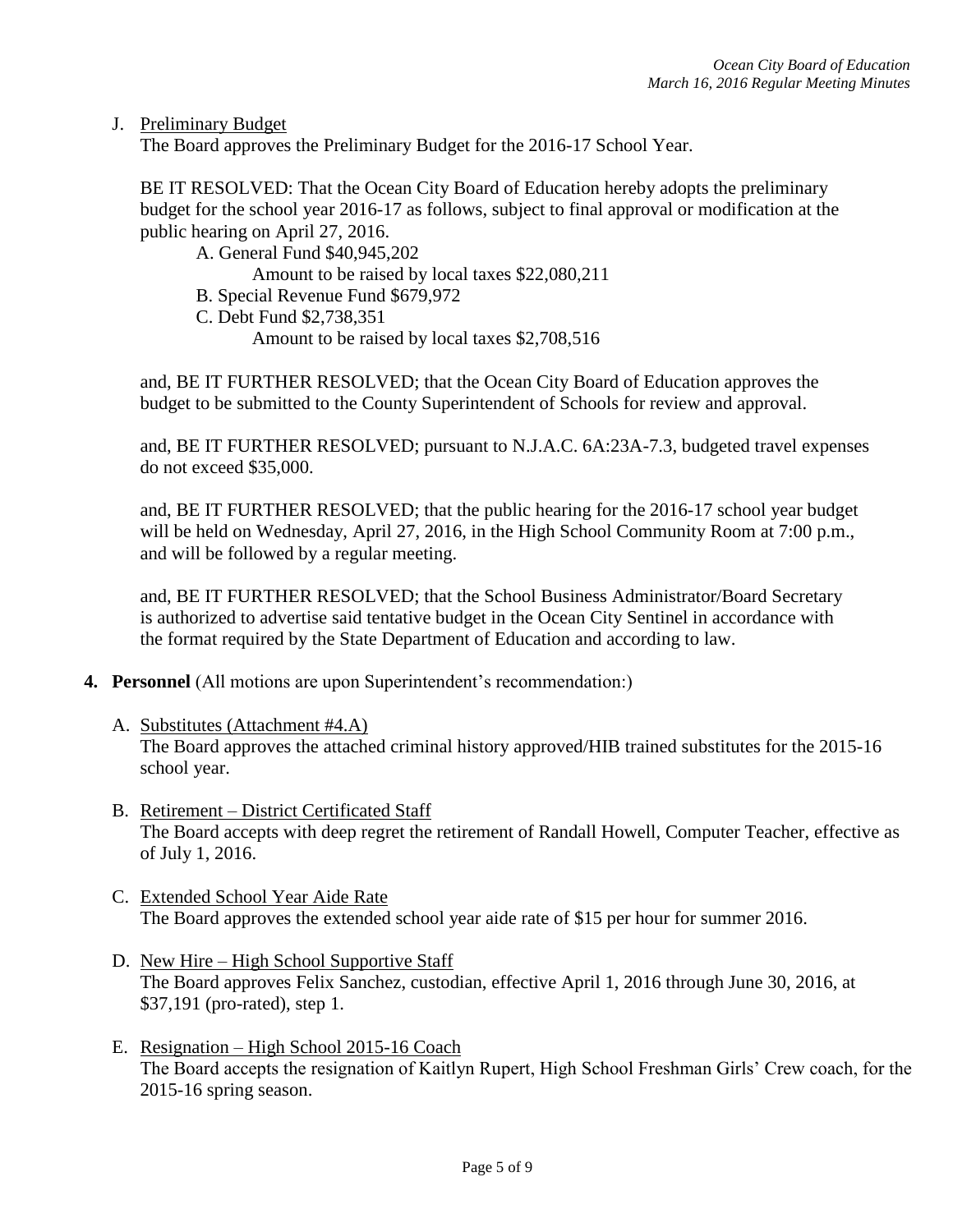- F. High School Coach, Stipend and Volunteers (Attachment #4.F) The Board approves the attached High School coach, stipend and volunteers for spring 2015-16.
- G. High School Co-Curricular Activity Sponsors and Stipends The Board approves Timothy Cox and Dominic Scalfaro, pit musicians for the 2015-16 spring play, at a stipend of \$300 (stipend paid by gate sales).
- H. High School Credit Completion Teachers and Stipends

The Board approves the following High School 2015-16 credit completion teachers, on a rotating basis, at a rate of \$30 per hour, total program not to exceed 118 hours (actual number of hours based on student enrollment):

Christian Clark Timothy Kelley Matthew Oster Rebecca Santoro

- I. High School Extension Program Credit Completion Teacher and Stipend The Board approves Margaret Corcoran, High School Extension Program 2015-16 credit completion teacher, total program not to exceed 28 hours (actual number of hours based on student enrollment).
- J. High School Summer School Academic Support/Student Services Coordinator The Board approves Mary McDowell Campo, as the summer 2016 High School Academic Support/ Student Services coordinator, at a rate of \$30 per hour, program not to exceed 25 hours (actual number of hours based on student enrollment).
- Negotiations Committee Report Mr. Bauer, Chairperson No report.

# **5. Policy:**

A. Policies –  $1<sup>st</sup>$  Reading

The Board approves the following replacements, additions and/or deletions to the Board Policy and/or Regulation Manuals.

- Revised Policies
	- 5516 Use of Electronic Communication and Recording Devices
	- 5350 Student Suicide Prevention

# B. Bylaw  $-1$ <sup>st</sup> Reading

The Board approves the following replacements, additions and/or deletions to the Board Bylaws.

- Revised Bylaw 0167 Public Participation in Board Meetings
- C. Comprehensive Equity Plan

The Board adopts the attached 2016-19 Comprehensive Equity Plan for submission to the County Office.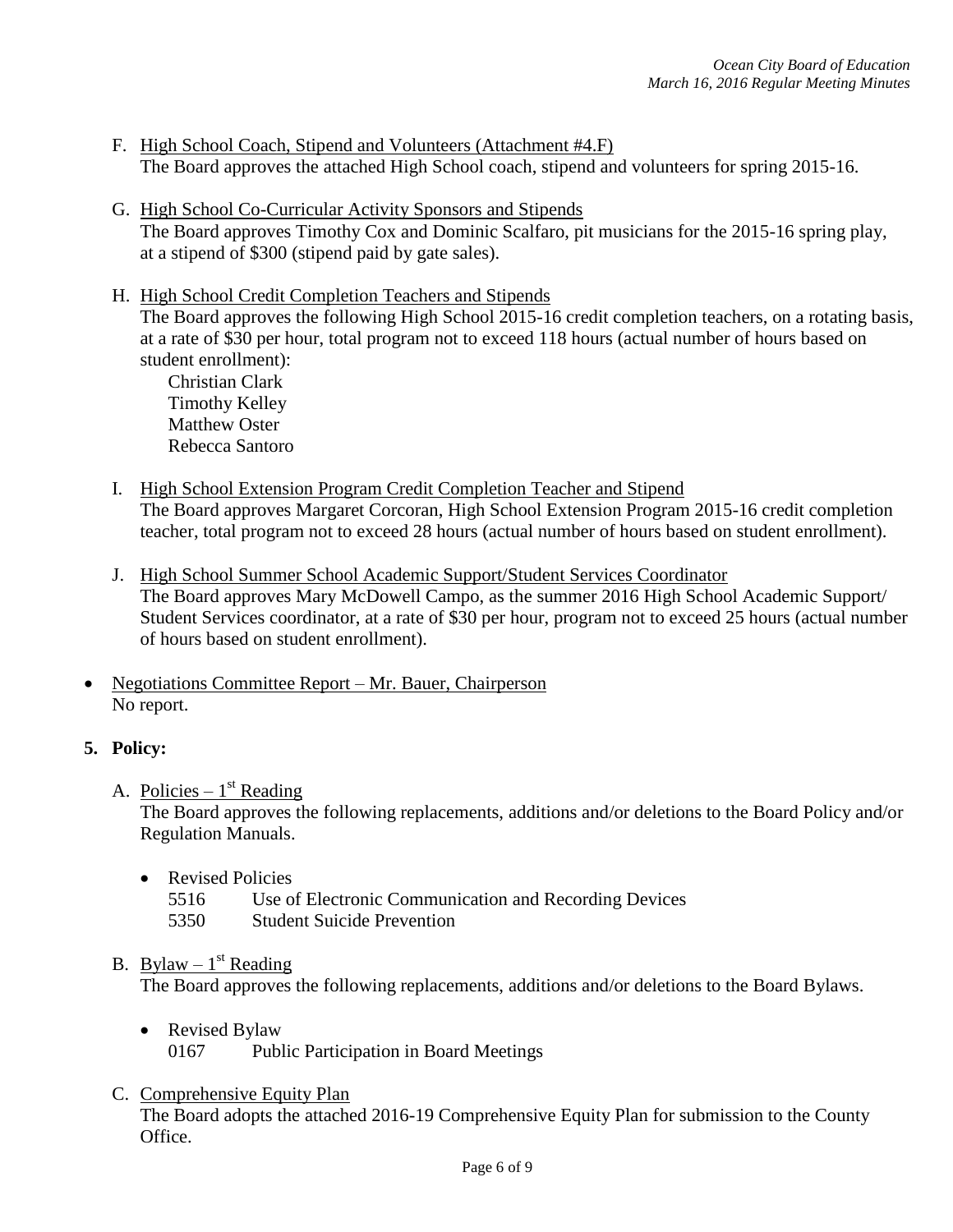• Policy Committee Report – Mrs. Prettyman, Chairperson Mrs. Prettyman gave a report of the Committee meeting.

## **6. Public Relations**

- A. Ad-Hoc Committee Goals The Board adopts the attached Ad-Hoc Committee on Youth Mental Health and Wellness goals.
- Public Relations Committee Report Ms. Gallelli-Keyes, Chairperson Mr. Gallelli-Keyes gave a report of the Committee meeting.

*Motion by Mrs. McAlister, seconded by Ms. Gallelli-Keyes, and carried unanimously, the Board of Education (Ocean City Representatives) approved the following Superintendent's recommendations by "roll call vote."* 

## **2. Curriculum and Student Affairs**

- E. Intermediate School Textbook Adoptions **(Ocean City Representatives Only)** The Board adopts the following new textbooks for the 2016-17 school year.
	- o Realidades, Boyles, Met, Sayers, Wargin (Pearson), 2014 for Spanish
	- o Building Citizenship: Civics and Economics 2<sup>nd</sup> Edition, Remy, Patrick, Saffell, Clayton  $\overline{(McGraw Hill), 2015}$  for  $7<sup>th</sup>$  Grade – Social Studies
- F. Intermediate School Field Trip Request **(Ocean City Representatives Only)** The Board approves the attached Intermediate School Field Trip list.

## **3. Finance**

K. Educational Services for the Deaf\* **(Ocean City Representatives Only)** The Board approves a contract for Shannon Harris to provide educational services for the deaf effective March 21, 2016 to June 30, 2016 at a rate of \$125/per hour.

\*This professional service appointment is recommended for approval as an authorized exception to the Public School Contracts Law (N.J.S.A. 18A: 18A-1, et seq.) competitive bidding requirements.

- **4. Personnel** (All motions are upon Superintendent's recommendation:)
	- K. Intermediate School Volunteer Coach **(Ocean City Representatives Only)** The Board approves Robert Spiegel, as a volunteer Intermediate School Baseball coach, for the 2015-16 spring season.
	- L. Revised Leave of Absence Intermediate School Certificated Staff (Attachment #4.L) **(Ocean City Representatives Only)**

The Board approves employee #3038, an extended paid leave of absence through April 4, 2016, with an expected return date of April 5, 2016.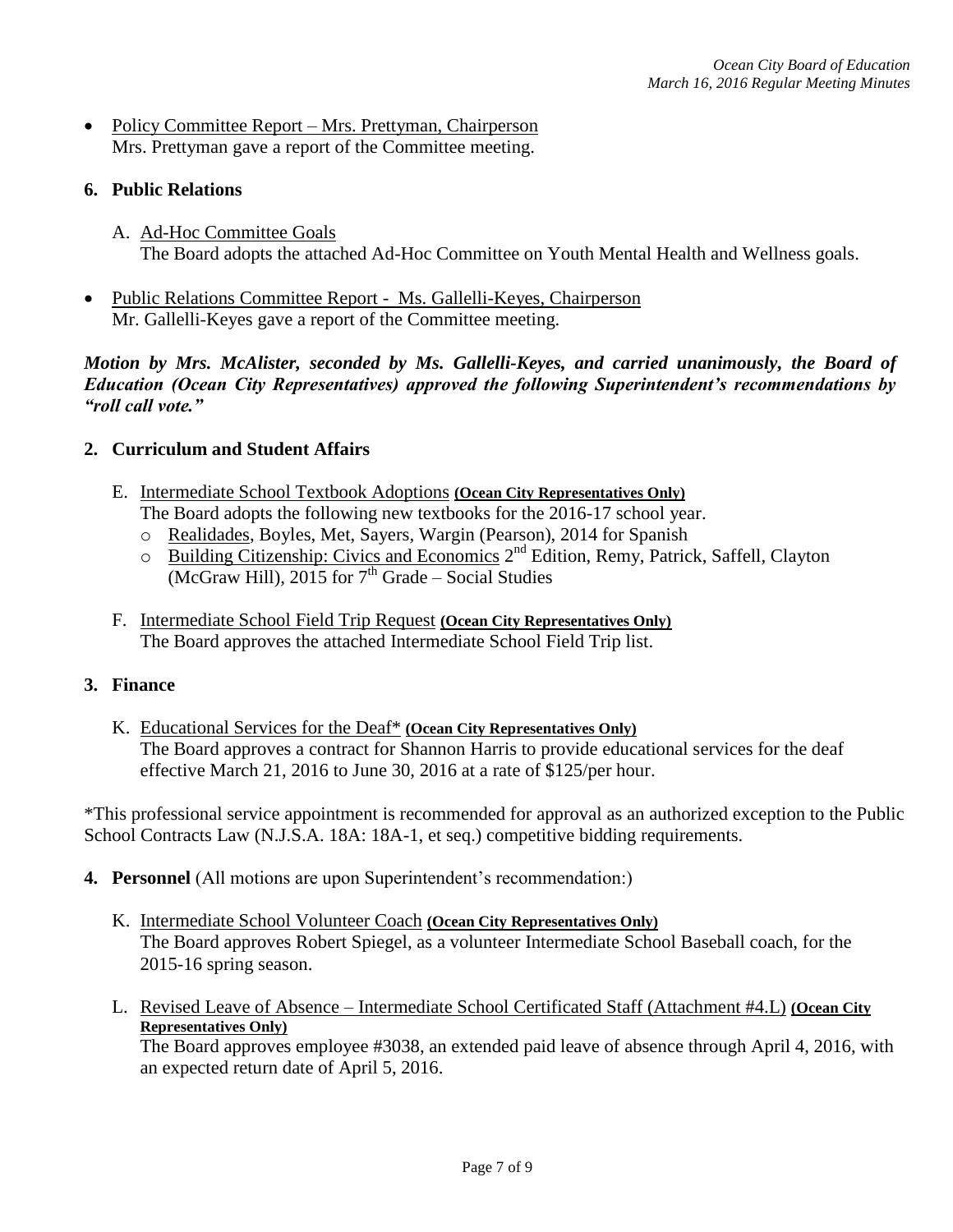M. Revised Leave of Absence – Intermediate School Supportive Staff (Attachment #4.M) **(Ocean City Representatives Only)**

The Board approves employee #0883, a revised leave of absence to include an unpaid FMLA/NJFLA leave of absence, effective ½ day May 26, 2016 through May 31, 2016.

- N. Extension Intermediate School Supportive Staff **(Ocean City Representatives Only)** The Board approves the extension of employment for Diane McManus, Intermediate School shortterm leave replacement School Nurse through April 4, 2016, at a stipend of \$160 per diem.
- O. Extension Intermediate School Supportive Staff **(Ocean City Representatives Only)** The Board approves the extension of employment for Jennifer Dwyer, Intermediate School replacement Supervisory Aide through June 30, 2016, at step 1, \$21,611 (pro-rated).
- P. Retirement Intermediate School Certificated Staff **(Ocean City Representatives Only)** The Board accepts with deep regret the retirement of Michelle Collins, Intermediate School Special Education Teacher, effective as of July 1, 2016.
- Q. Intermediate Summer School Teachers and Stipends **(Ocean City Representatives Only)** The Board approves the following Intermediate School 2016 summer school teachers, at a rate of \$30 per hour, total program not to exceed 72 hours (program pending enrollment): Matthew Lane Heather MacNamara-Per
- R. Summer Wilson/Reading Clinic Teacher and Stipend **(Ocean City Representatives Only)** The Board approves Patricia Gallagher, as the 2016 summer Wilson/Reading Clinic teacher, at a rate of \$30 per hour, total program not to exceed 36 hours (program pending enrollment).
- S. Java Summer Camp Program Teacher and Stipend **(Ocean City Representatives Only)** The Board approves Devan Fogarty, as the summer 2016 Java Camp teacher, at a rate of \$30 per hour, total program not to exceed 19.5 hours (program pending enrollment).
- T. Summer ELL Program Teacher and Stipend **(Ocean City Representatives Only)** The Board approves Carole Maurer, as the summer 2016 ELL teacher, at a rate of \$30 per hour, total program not to exceed 48 hours (program pending enrollment).

# **APROVAL OF MINUTES:**

Motion by Ms. Gallelli-Keyes, seconded by Mr. James, the Board of Education approved the minutes of the February 24, 2016 Special Meeting/Finance Committee of the Whole as presented.

Motion carried with the following votes to abstain: Mr. Holmes and Mr. Oves.

Motion by Ms. Gallelli-Keyes, seconded by Mr. James, and carried unanimously by roll call vote, the Board of Education approved the minutes of the February 24, 2016 Regular Meeting as presented.

## **UNFINISHED BUSINESS:**

There was no Unfinished Business.